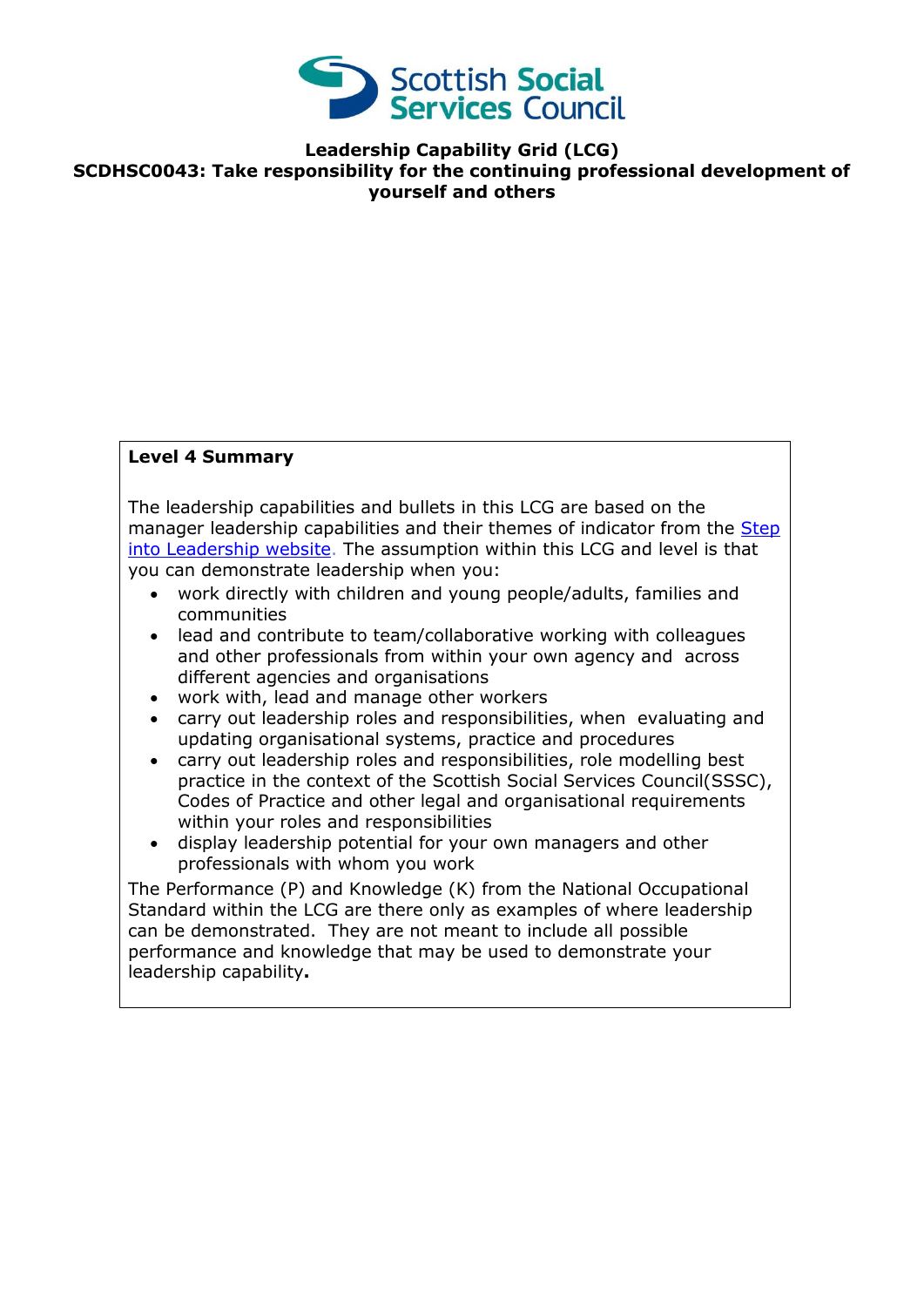

## **Leadership Capability Grid (LCG) SCDHSC0043: Take responsibility for the continuing professional development of yourself and others**

| Leadership<br>capabilities                 | When leading continuous professional development you can<br>demonstrate leadership capabilities by:                                                                                                                                                                                                                                                                                                                                                                                                                                                                                                                                                                                                                                                                                                                  |
|--------------------------------------------|----------------------------------------------------------------------------------------------------------------------------------------------------------------------------------------------------------------------------------------------------------------------------------------------------------------------------------------------------------------------------------------------------------------------------------------------------------------------------------------------------------------------------------------------------------------------------------------------------------------------------------------------------------------------------------------------------------------------------------------------------------------------------------------------------------------------|
| <b>Vision</b>                              | Providing a vision for those with whom you work and your organisation<br>when you:<br>• See how best to make a difference when identifying (P1-3,17-20, 25,<br>27; K1-5, 11, 16, 24-25, 35-39)<br>• Communicate and promote ownership of the vision when seeking extra<br>support $(P4,6, 28; K20)$ , working with others $(P28)$ and recording and<br>reporting (P 27-37, 43, 46; K 43-46)<br>Promote public service ethos through active participation and<br>personalisation (P1, 2, 7, 8, 11, 13, 14, 15, 20-26; K 1-5, 11, 13-19;<br>28, 30), when working others and when recoding and reporting (P 27-<br>37)<br>• Thinking and planning strategically when demonstrating knowledge and<br>practice of organisational, local and national policies and procedures<br>(P26, 27, 32, 37; K6, 8-9, 26-27, 32-34) |
| Self-<br>leadership                        | Displaying self-leadership when you:<br>• Demonstrate and adapt leadership in response to changing needs and<br>preferences (P5,16, 20,35-36; K23) and overcoming barriers (P20)<br>Improve own leadership by seeking advice (P4,6,36; K20, 23)<br>$\bullet$<br>Enabling intelligent risk taking when communicating with difficult,<br>complex and sensitive issues ( $P21-26$ ; K15, 40-41) and protecting<br>yourself (K31)<br>Demonstrate and promote resilience when adapting practice and<br>$\bullet$<br>overcoming barriers (P5,16,18,20,35-36; K3, 4, 19, 30)<br>• Challenge discrimination and oppression (P20; K 1, 4)                                                                                                                                                                                     |
| <b>Motivating</b><br>and inspiring         | Motivating and inspiring others when you:<br>• Inspire people by personal example (P10, 28; K14-20)<br>Recognise and value the contribution of others ( $P4,6,36$ ; K 9-10, 20)<br>• Support the creation of a learning and performance culture ( $P4,6,8,$<br>18, 20, 23, 25, 27-28, 31; K16-20, 23; 39)                                                                                                                                                                                                                                                                                                                                                                                                                                                                                                            |
| <b>Empowering</b>                          | Empowering people when you:<br>• Enable leadership at all levels (P1, 2, 4, 6-7, 20, 21, 25, 27, 31; K8-9;<br>$16-20)$<br>Driving the creation of a knowledge and management culture by<br>seeking and providing information to enable understanding (P4, 6, 8,<br>25, 31, 33-36; K16-20, 23; 39)<br>• Promote professional autonomy (P1-3,17-20, 25, 27; K16-20, 23-25)<br>• Involve people in development and improvement (P20; K16-20)                                                                                                                                                                                                                                                                                                                                                                            |
| <b>Collaborating</b><br>and<br>influencing | Collaborating and influencing when you:<br>• Lead partnership working ( $P4,6$ , 28; K11, 14-20)<br>Influence people (P20, 28, 33-36; K11, 14-20)<br>Understand and value the perspectives of others (P1-2, 7, 11, 15, 17-<br>٠<br>20, 25, 28, 31, 35; K8-9, 11, 14-20)                                                                                                                                                                                                                                                                                                                                                                                                                                                                                                                                              |